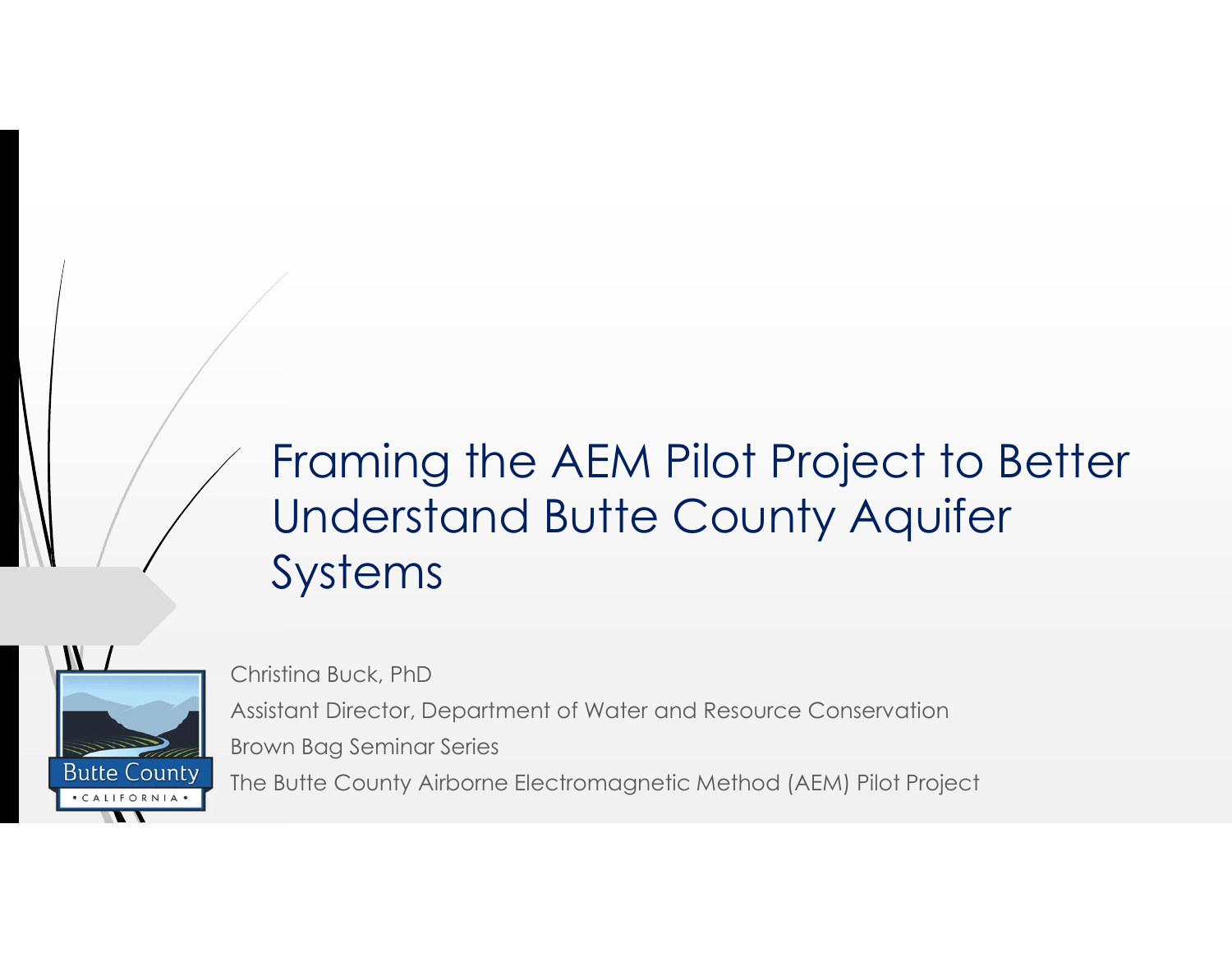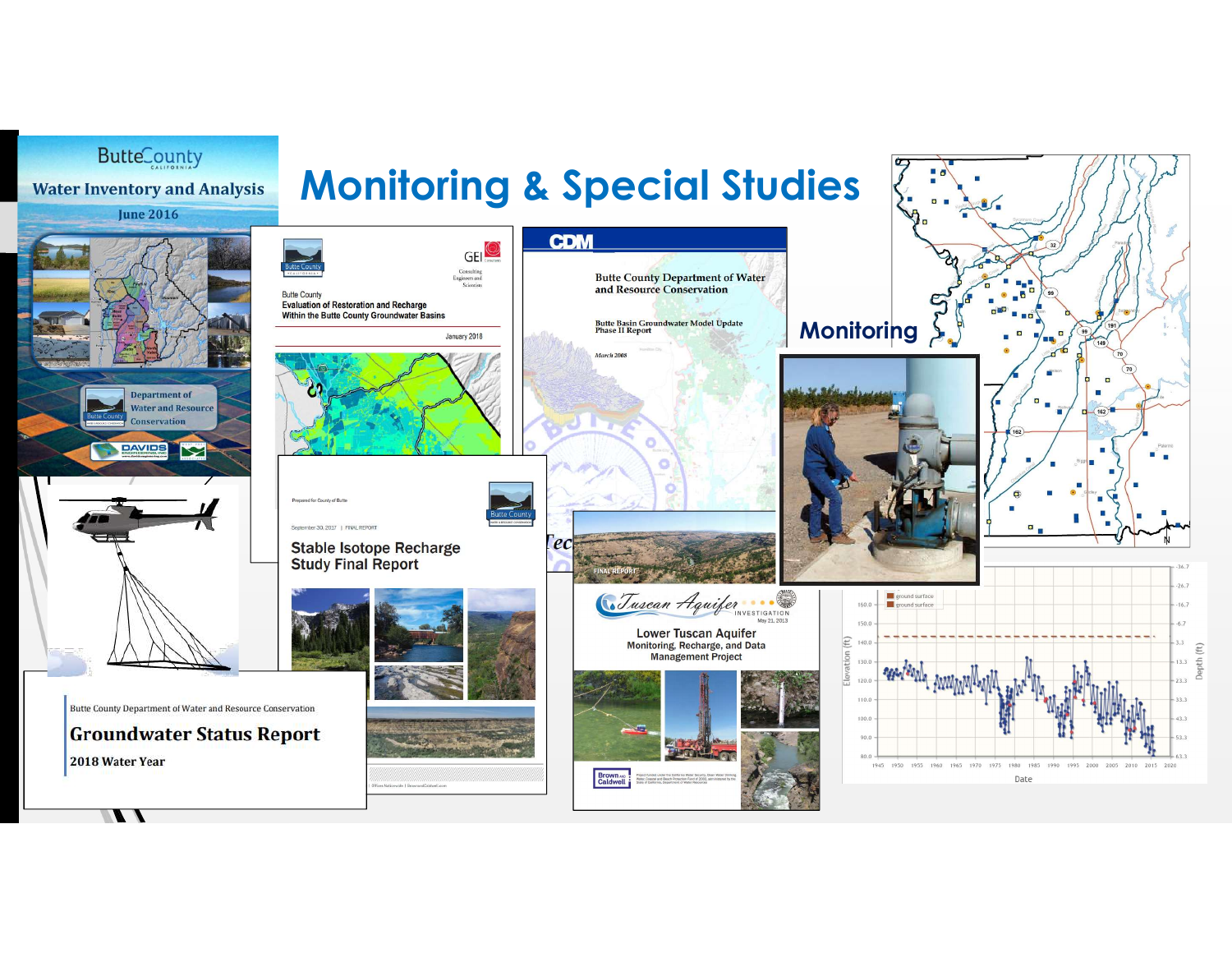# **Motivating Questions** Finhance Scientific Understanding<br>
I. Better Define Basin Geometry and Layering<br>
• Map out aquifer structure<br>
• Connectively between upper and lower portions of the Tehama/Tuscan aquifer systems?<br>
• How extensive are clay-

#### Enhance Scientific Understanding

- 1. Better Define Basin Geometry and Layering
	- Map out aquifer structure
	- Connectively between upper and lower portions of the Tehama/Tuscan aquifer systems?
	- How extensive are clay-rich layers?
- 2. Insights on the water table

#### Inform Groundwater Management

- 
- Informs representation in groundwater models
- 
- Enhance Scientific Understanding<br>
1. Better Define Basin Geometry and Layering<br>
→ Map out aquifer structure<br>
→ Connectively between upper and lower portions of the Tehama/Tuscan aquifer systems?<br>
→ How extensive are clay- Optimize groundwater management efforts (i.e. New monitoring well placement, understand recharge pathways)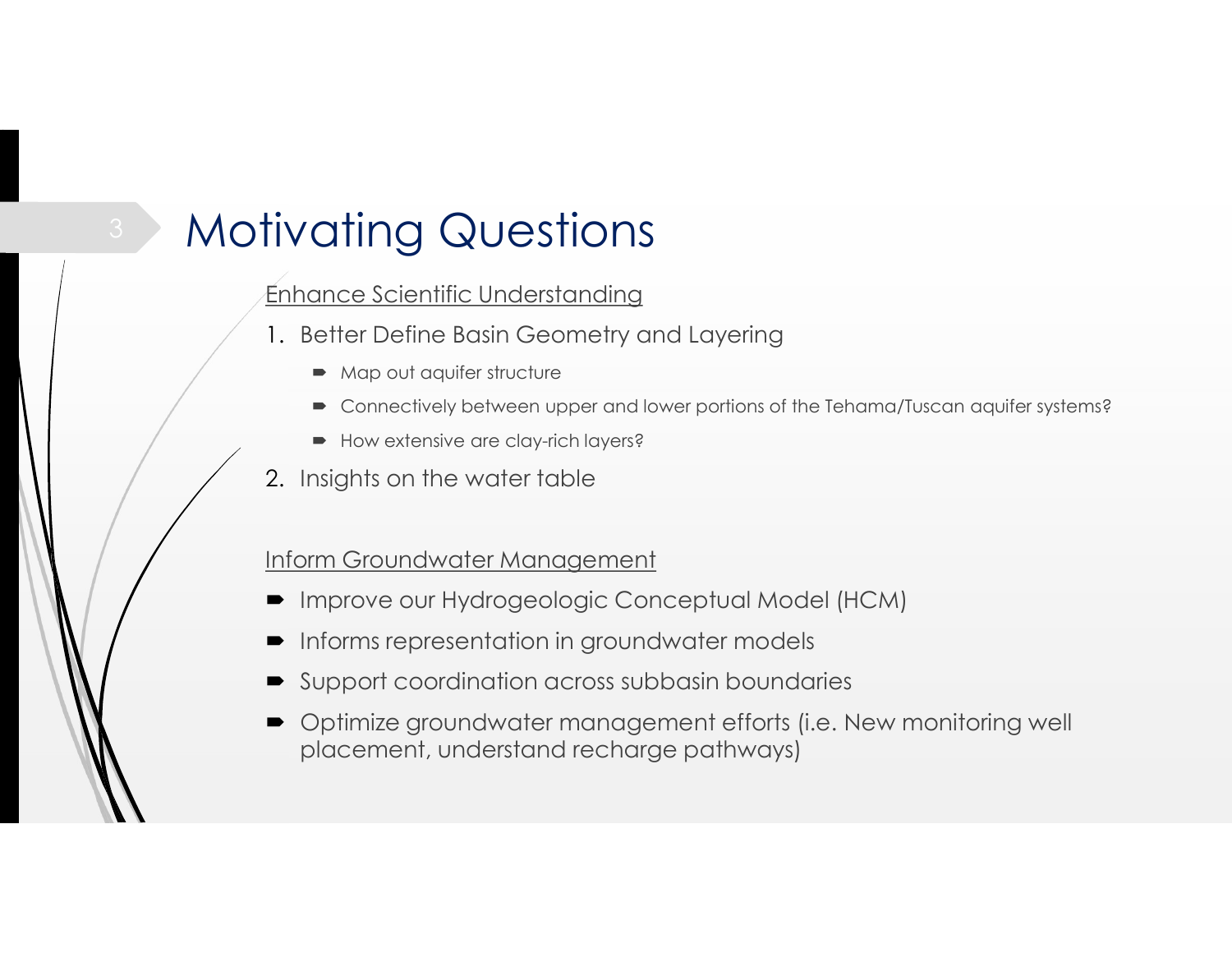## Survey Design **Exercise** Pense Flight Blocks

- Western Area (data rich)
	- Principle aquifer zones?
	- Confined or leaky semiconfined?
	- Nature of confining beds?
- Eastern Area (data poor)
	- Uncertainty of basin structure/geometry
	- Nature of transition from alluvial basin to fractured bedrock?
	- Shallow saline water in places